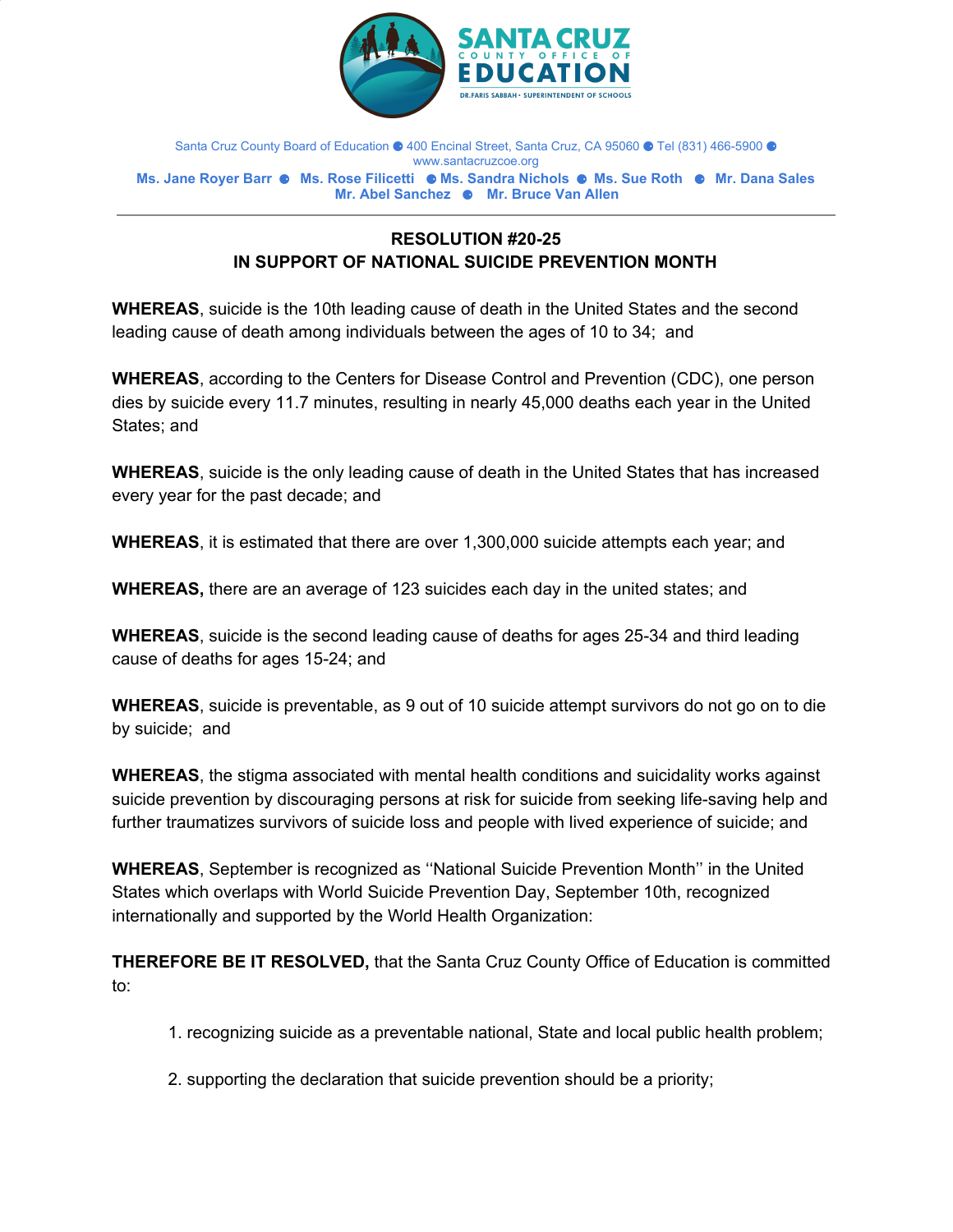3. supporting the designation of September as ''National Suicide Prevention Month'';

4. developing and implementing strategies to increase access to quality mental health, substance abuse, and suicide prevention services.

5. participating in suicide prevention initiatives by working with local organizations that listen to and support those who are at risk for suicide.

**PASSED and ADOPTED** by the Santa Cruz County Board of Education on this 17th day of September 2020 by the following vote:

AYES:

NAYS:

ABSTAIN:

ABSENT:

 $\_$ 

Sue Roth, Board President Santa Cruz County Board of Education

 $\frac{1}{2}$ 

Faris M. Sabbah, Secretary Santa Cruz County Superintendent of Schools

 $\cup$  ive  $\longrightarrow$ 

Rose Filicetti, Vice President

 $\frac{1}{\sqrt{2}}$ 

Jane Royer Barr, Trustee